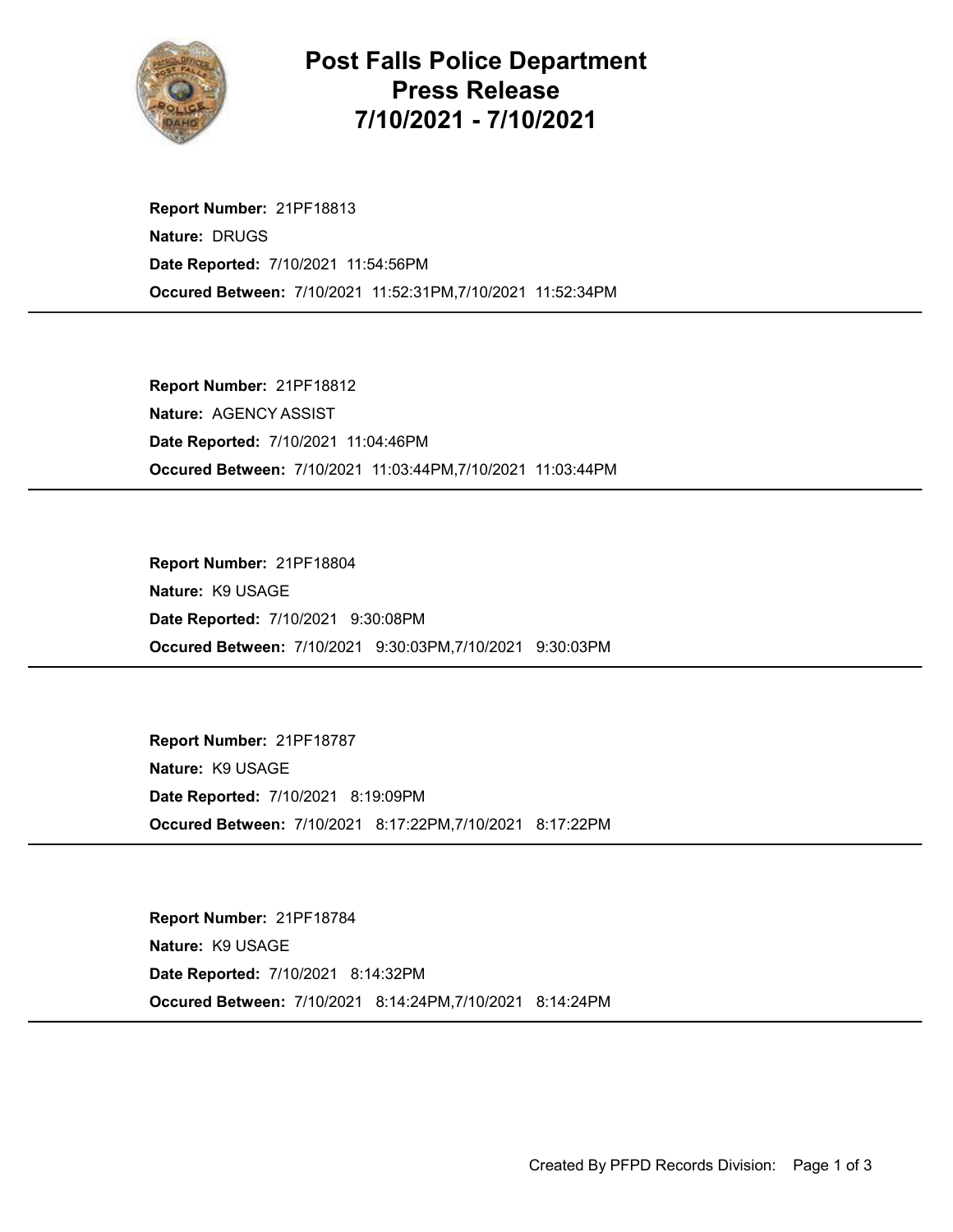Occured Between: 7/10/2021 5:27:59PM,7/10/2021 5:28:03PM Report Number: 21PF18753 Nature: ACCIDENT PD Date Reported: 7/10/2021 5:29:17PM

Occured Between: 7/10/2021 5:01:43PM,7/10/2021 5:01:47PM Report Number: 21PF18749 Nature: ACCIDENT H&R Date Reported: 7/10/2021 5:04:14PM

Occured Between: 7/10/2021 4:21:43PM,7/10/2021 4:21:43PM Report Number: 21PF18747 Nature: ACCIDENT PD Date Reported: 7/10/2021 4:22:26PM

Occured Between: 7/10/2021 3:48:50PM,7/10/2021 3:48:50PM Report Number: 21PF18743 Nature: FOUND PROPERTY Date Reported: 7/10/2021 3:50:01PM

Occured Between: 7/10/2021 2:00:00PM,7/10/2021 2:45:00PM Report Number: 21PF18737 Nature: THEFT Date Reported: 7/10/2021 2:52:45PM

Occured Between: 7/10/2021 12:10:54PM,7/10/2021 12:10:54PM Report Number: 21PF18715 Nature: CITIZEN ASSIST Date Reported: 7/10/2021 12:12:03PM